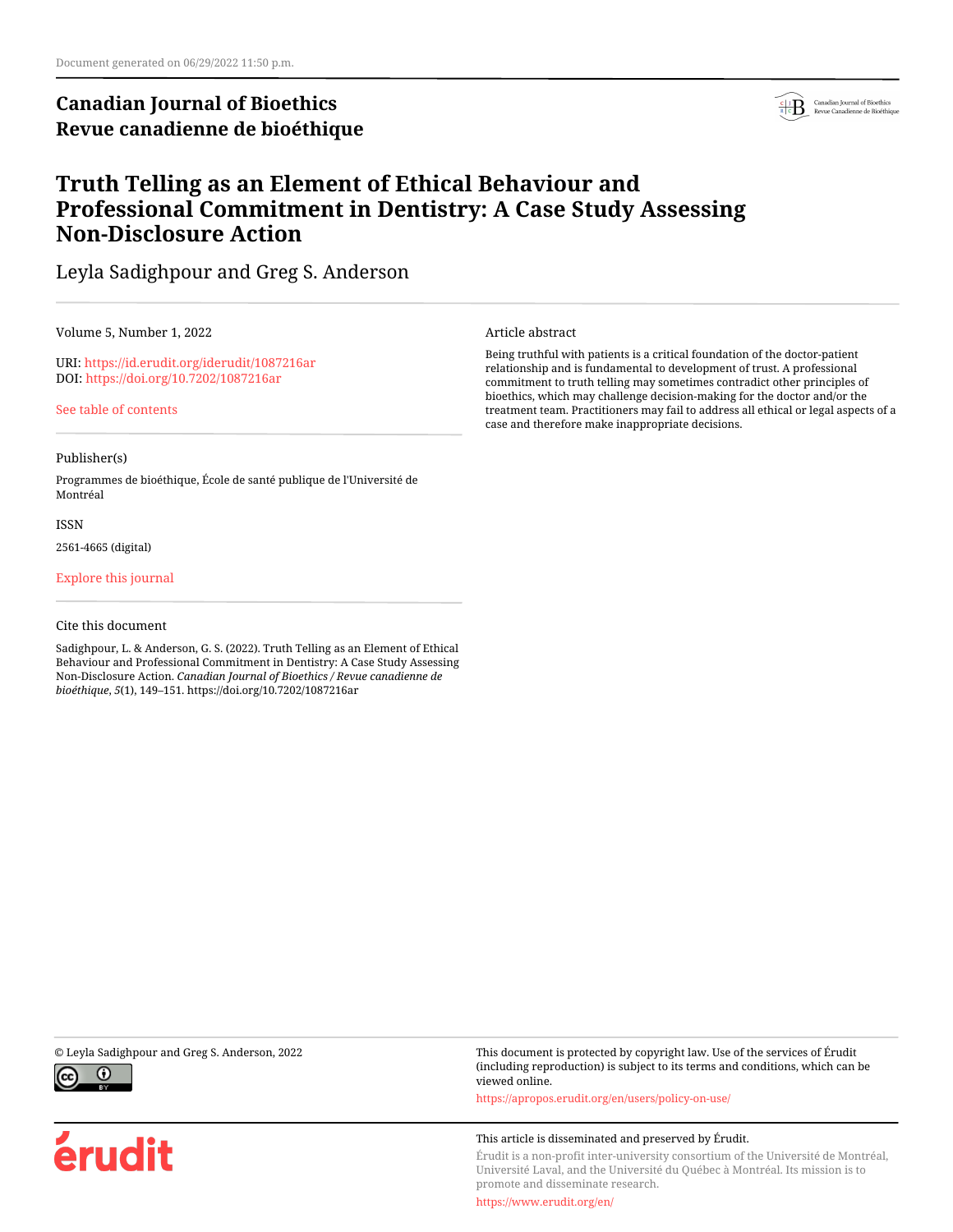

bioethics, professionalism, truth telling, non-disclosure

**ÉTUDE DE CAS / CASE STUDY**

# **Truth Telling as an Element of Ethical Behaviour and Professional Commitment in Dentistry: A Case Study Assessing Non-Disclosure Action**

Leyla Sadighpour<sup>a,b</sup>, Greg S. Anderson<sup>b</sup>

**Résumé Abstract** Dire la vérité aux patients est un fondement essentiel de la Being truthful with patients is a critical foundation of the doctorrelation médecin-patient et est indispensable au développement patient relationship and is fundamental to development of trust. de la confiance. Un engagement professionnel à dire la vérité A professional commitment to truth telling may sometimes peut parfois contredire d'autres principes de bioéthique, ce qui contradict other principles of bioethics, which may challenge peut remettre en question la prise de décision du médecin ou de decision-making for the doctor and/or the treatment team. l'équipe traitant. Les praticiens peuvent ne pas aborder tous les Practitioners may fail to address all ethical or legal aspects of a aspects éthiques ou juridiques d'un cas et donc prendre des case and therefore make inappropriate decisions. décisions inappropriées.

#### **Mots-clés Keywords**

bioéthique, professionnalisme, dire la vérité, approche de nondivulgation, tromperie

### **Affiliations**

a Prosthodontic Department, Faculty of Dentistry, Tehran University of Medical Sciences, Tehran, Iran b Department of Clinical Sciences, Faculty of Dentistry, University of Toronto, Toronto, Canada

**Correspondance / Correspondence:** Leyla Sadighpour, [Leyla.sadighpour@utoronto.ca](mailto:Leyla.sadighpour@utoronto.ca)

# **INTRODUCTION**

Adherence to ethical precepts embodies conduct expected of health care professionals. In modern bioethics, the concept of patient preference or autonomy is considered a principle of evidence-based care (1). Indeed, it is a major focal point in practitioner-patient relationships in comparison with the older paternalistic approach (2). As a result, the patient's contribution to their treatment options and choices has been emphasised and is represented through the process of obtaining informed consent. To accomplish the latter, it is crucial to provide relevant, accurate and understandable information to the patient to facilitate decision-making. Truthfulness as a component of medical professionalism is a basic tenet that supports patient autonomy, beneficence (positive benefit) and non-maleficence (do not harm). However, disclosing truth may be considered challenging in situations involving distressing news such as life-threatening diagnoses. Additionally, there may be situations where truth telling contradicts beneficence and/or non-maleficence (3,4).

approach, deception

Practitioners may elect not to disclose all information to patients or perhaps offer such information in a less than transparent manner especially when discussing serious medical conditions. This may occur intentionally in an effort to preserve a patient's positive outlook, or it may simply be due to lack of experience, skills, and confidence (5,6). A review of the following case study may help clinicians recognize such situations and develop the skills required to manage such circumstances. In the case discussed below, which was managed by one of the authors (LS), we show that despite the aspiration for adherence to several underlying ethical obligations, the practitioner must be able to appreciate the patient's vulnerability and desire to fully comprehend the current medical reality in the context of a particular family dynamic.

# **A CASE STUDY: MIDDLE EASTERN MAN WITH CHONDROSARCOMA**

A 65-year-old self-employed man had come to a dental clinic for implant-supported overdenture treatment. He has a history of two surgical procedures for a jaw joint cartilage malignant tumor (chondrosarcoma), including partial ablation/resection of the lower jawbone (Fig. 1). Having experienced a prior recurrence of the tumor, he is very afraid of another. The oncologist had opined that the risk was not very high. The patient therefore received his physician's approval for dental implant treatment to proceed. During treatment, the dentist noticed a temporal swelling adjacent to the previous surgical site. The patient's children privately asked the dentist not to disclose any information about the disease to him, because their father had recently recovered emotionally and knowing about a recurrence would distress him greatly. Additionally, thinking that the dentist might be reluctant to proceed with treatment based on the costs to their father, the children assured the dentist that he had paid for part of the treatment and would pay the rest when the denture was delivered.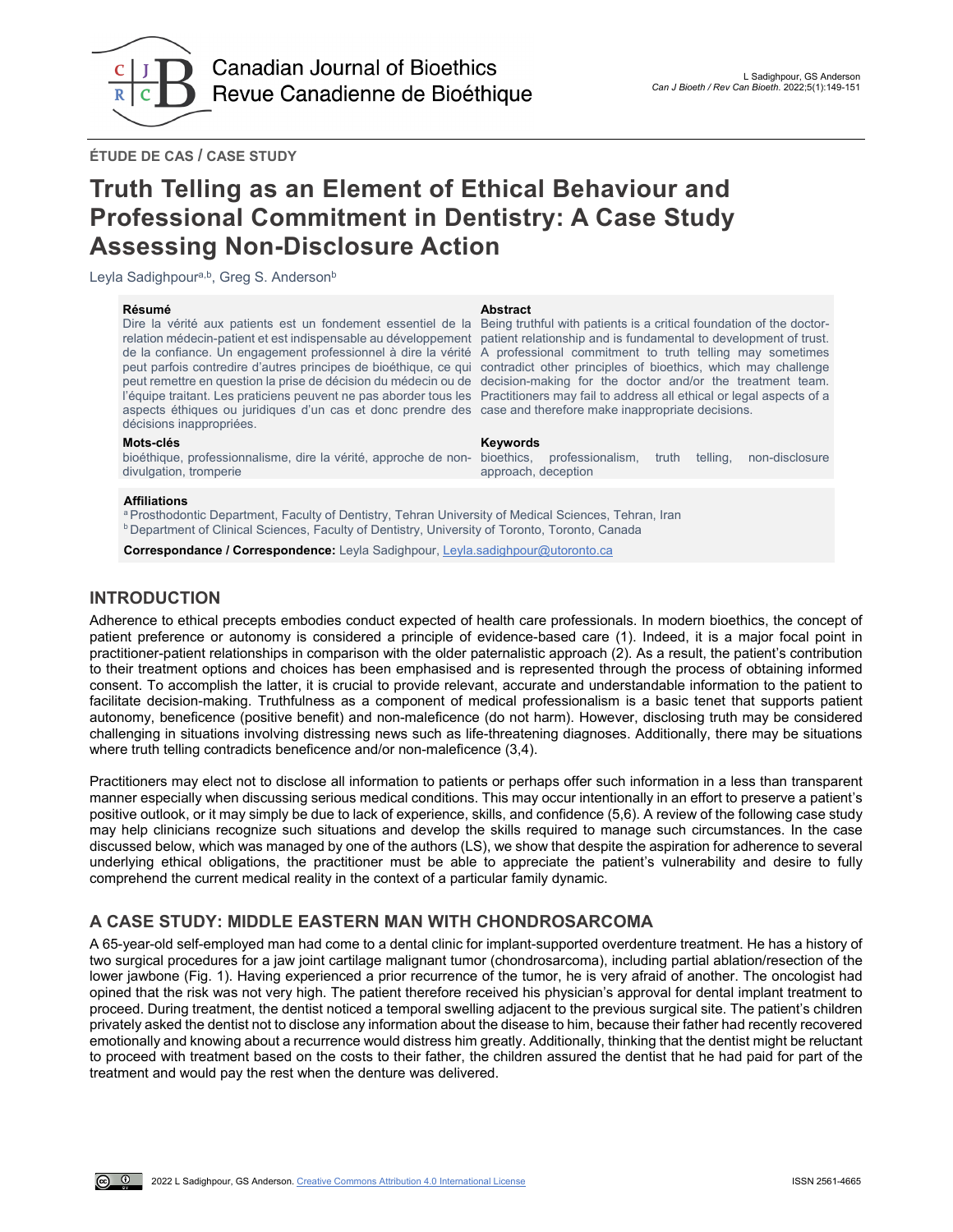

**Figure1. Patient with hemimandiblectomy with titanium chain reconstruction and two dental implants**

Source: L Sadighpour, with patient's consent

# **ETHICAL ANALYSIS**

In the current scenario, several considerations may discourage the dentist from telling the truth about the possibility of tumor recurrence, including the patient's mental state and related fear, his children's request, and concern that the patient may not return for his follow-up treatment. The latter may result in delayed treatment and/or non-payment of fees. However, the decision to withhold information or to resist complete disclosure could violate both respect for autonomy and the professional obligation to inform the patient about his health and treatment. An appropriate approach to such issues requires consideration of different factors, such as the nature of the disease, the patient's social, mental, and economic status, the patient's quality of life, and the social-cultural background. Hence, the dentist must justify a non-disclosure decision, should this be the case (7). The reasons presented for not revealing the truth usually follow the principle of "non-maleficence", and they include consideration of the emotional, mental, or physical capacity of the patient to cope with the truth about their disease (5,7,8).

In the present case, the children's wish to preserve hope may be a significant factor motivating the dentist toward a deceptive action. Generally speaking, if the practitioner is convinced that deception is a better option for the patient, perhaps other alternatives may first be sought (7). This may include indirect (or ambiguous) statements. For example, in this case, the dentist must consider their professional responsibility to refer the patient to the oncology surgeon for treatment. This would potentially distress the patient and prompt him to ask further questions. In order to implement so called "non-lying deception", appropriate statements can be practiced beforehand to convey a cautious, and "opaque" response. For instance, "I can modify your implant-supported dentures, depending on what your surgeon decides, so I'd like to consult with him before we proceed". In this way, the response is carefully balanced between concealing the entire truth and providing a more limited explanation. If practitioners must contend with the potentially uncomfortable non-disclosure approach, it must be understood that nondisclosure is usually not a desirable option – it would be prudent for the practitioner to carefully consider all reasonable alternatives. It follows that the doctor is required to exercise extremely careful judgment in balancing the reasons for and against full disclosure. If justification of deception outweighs objections, the doctor must then consider how to defend the decision and their reasoning before professional colleagues, a regulatory authority, "the court of public opinion," and even their own conscience (7). In the present scenario, and despite the children's assertions, the doctor was uncertain about the patient's preference for non-disclosure and decided to contact the oncology surgeon for more information about the disease and the significance of the new temporal swelling. Before referring the patient to the surgeon, a meeting was arranged with the patient's family to review the implication(s) and/or necessity of disclosure as well as to inquire about the family relationship relative to care-giving. It was influenced by the importance of the family's role in decision-making in Eastern country culture where the elderly are taken care of by their families (8,9).

# **CONCLUSION**

Whether discussing adverse events, admitting to errors, or conveying bad news, health care professionals have an obligation of honesty and transparency in their communication with patients. This can nonetheless be challenging as it requires an element of self-reflection, preparation, and sensitivity. An additional aspect in this case was the fact that a doctor's approach to and the society's expectation toward truth-telling, especially when it is associated with a great emotional burden, are different in Eastern and Western countries. In many jurisdictions, there is a legal requirement to obtain patient consent prior to revealing any information about the patient's health information to any third party. However, in certain Eastern societies, the family plays a key role in decision-making, especially when the elder has serious disease and are looked after by the family.